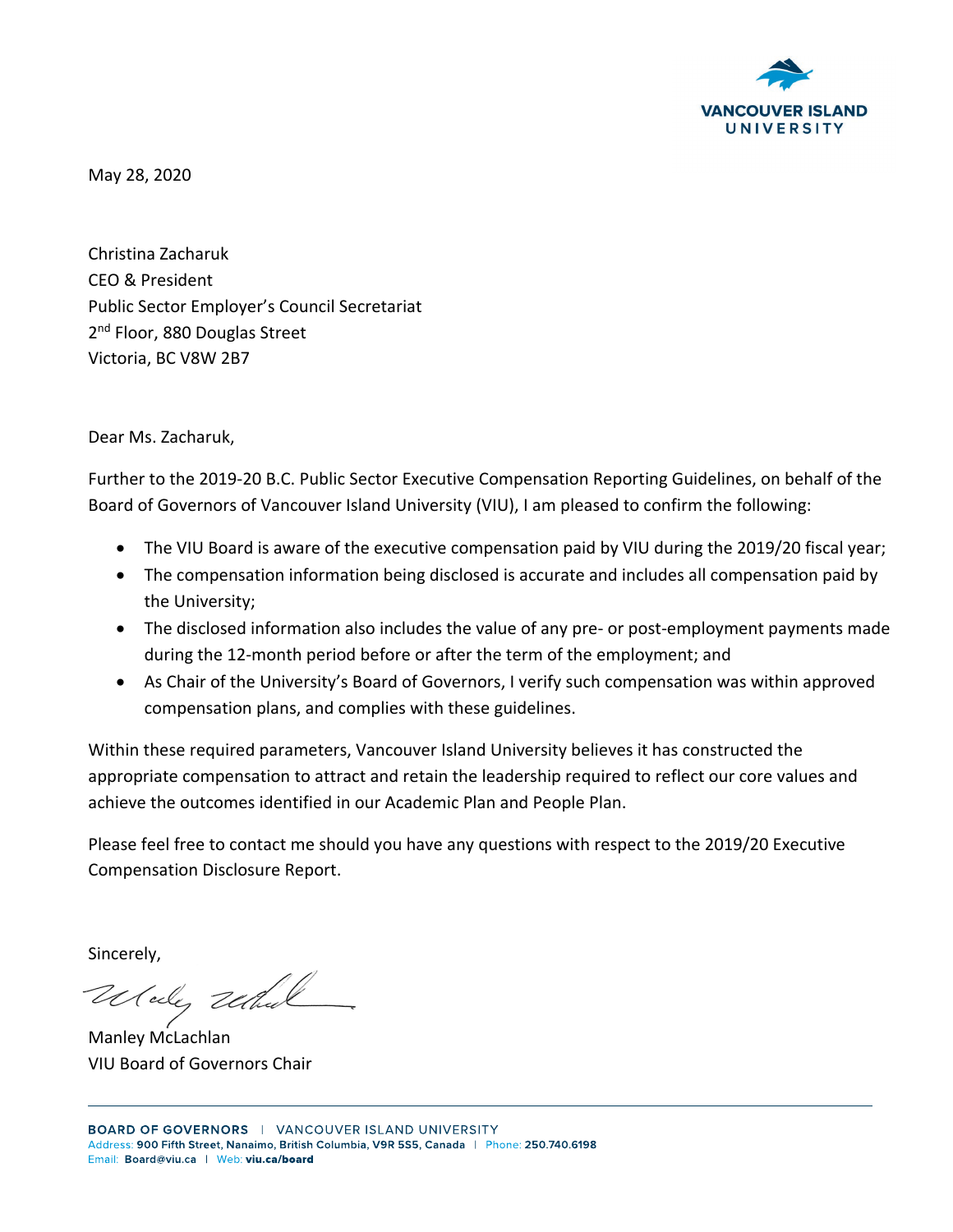

# *Hay ch qa' sii'em siye'yu mukw mustimuxw.*

Vancouver Island University students, staff, faculty and administration acknowledge and thank the Snuneymuxw First Nation, Tla'amin First Nation and Cowichan Tribes for welcoming students, staff, faculty and administration to teach, learn, live and share educational experiences on the traditional territories of these nations.

## **Vancouver Island University**

## **Executive Compensation Discussion and Analysis**

On behalf of the Vancouver Island University Board of Governors, I am pleased to present the full disclosure of all compensation paid to our top five senior officers.

The top five senior officers are the core group that guides our University in the achievement of the goals outlined in Vancouver Island University's Academic Plan and People Plan.

### **Compensation Decisions**

The compensation for the President and Vice-Chancellor is set by provincial government policy and approved by the Board of Governors. The compensation for the remaining members of the Senior Management Group, as with all excluded positions, is set by provincial government policy and approved at the discretion of the President and Vice-Chancellor.

### **Compensation Philosophy**

Vancouver Island University's compensation philosophy is compliant with the core principles of the common public sector compensation philosophy, and provides detail as to how our compensation supports performance, differentiation, accountability and transparency. The full text of our approved Compensation Philosophy is attached.

We can report that the elements of the approved compensation plans for executives do support Vancouver Island University achieving the goals of our Academic Plan. We have constructed our compensation plans to reflect our core values of Learning, Respect, Discovery, Engagement, Achievement, Diversity, Celebration, and Sustainability and Well-being.

While our executive compensation plans are comparable to other similar sized and purposed post-secondary institutions in British Columbia, our current executive compensation plan does lag behind our comparator group from the rest of Canada (similar sized/mandated Universities that we have recruited staff from and lost staff to within the last five years, and institutions from which we have attracted qualified candidates, but our employment offers have been declined due to low compensation). This is evidenced by the PSEA-CoSEC project that benchmarked positions to the market. The Western Compensation and Benefits Consultants (WCBC) report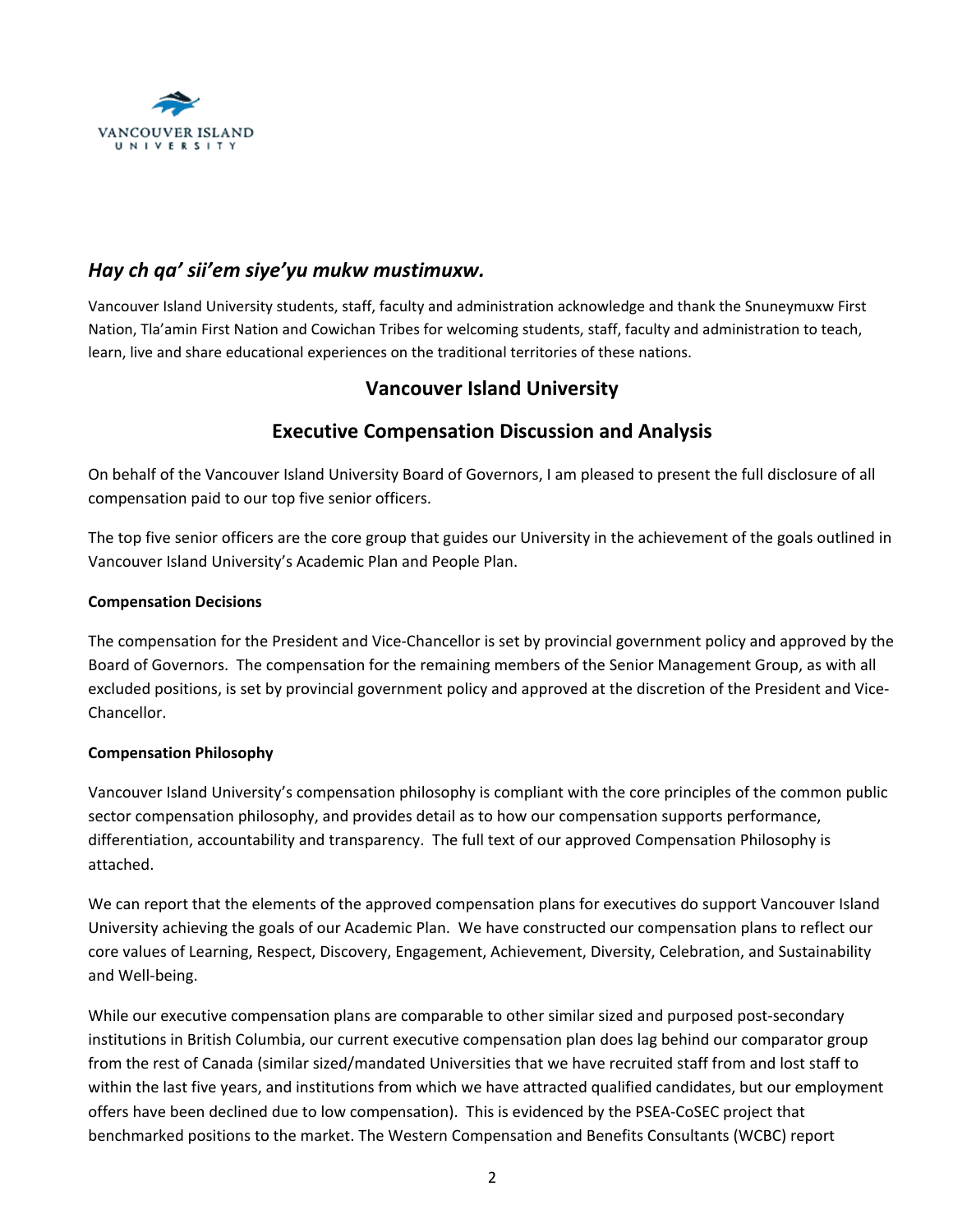demonstrates that Vancouver Island University's executive compensation plan significantly lags behind comparable institutions nationally. This work resulted in valid data that should be considered the current market comparison. VIU awaits the completion of the next market scan, expected sometime in 2020, by WCBC that will update the original report.

In 2019 the Ministry of Finance issued its *Accountable Compensation Policy Direction*. This policy direction provided some flexibility for employers to manage salary decisions within their approved compensation/implementation plans. This flexibility provides VIU with some ability to adjust our compensation plan to reflect the commitments contained in our approved compensation philosophy and make directionally correct steps to rectify some inequities.

Vancouver Island University has modeled our compensation to reflect compensation models in the post-secondary sector, including five-year renewable term contracts for the President and Vice-Presidents. Term contracts allow the Board of Governors and/or the President to continually assess and celebrate the successes of these senior leaders.

The compensation statement discloses the compensation associated with the administrative leaves granted to the President and Vice-Chancellor, the Provost and Vice-President Academic, and the former Chief Financial Officer and Vice-President Administration. The University has adapted the Public Sector Accounting Board of Canada (PSAB) accounting standards and principles to fully disclose the compensation associated with the administrative leaves.

Our senior executives participate in the College Pension Plan, a legislative based, defined benefit plan that serves the public sector colleges and institutes in British Columbia. The full cost of the pension contributions is included in the summary compensation table.

Senior executives participate in the same benefit plan as all other administrative staff. For those senior executives over the age of 65, who are no longer eligible for insured benefits, VIU has created a health spending account with the premiums that would have been paid for insured benefits. Senior executives (with exception of the President and Vice-Chancellor) are eligible for six weeks' vacation, as are all other administrative staff. The President and Vice Chancellor is granted eight weeks of vacation. Again, the benefit, pension and vacation periods mirror postsecondary standards, thus supporting our approved Compensation Philosophy.

### **Performance Plan**

Annually, the President and Vice-Chancellor presents a performance plan (rooted in the Academic Plan) to the Board. Once approved, the Board of Governors receives periodic progress reports, and performs a full review of outcomes relative to the performance plan. Results of this annual planning and review process shape the direction for the upcoming year.

### **Conclusions**

As part of the British Columbia public sector, the University is guided by, and complies with direction provided by the Government of British Columbia.

Vancouver Island University has worked hard to live the values and achieve the goals identified in our Academic Plan. We are a maturing University, intent on implementing best practices with regards to accountability. A key element of accountability is transparency.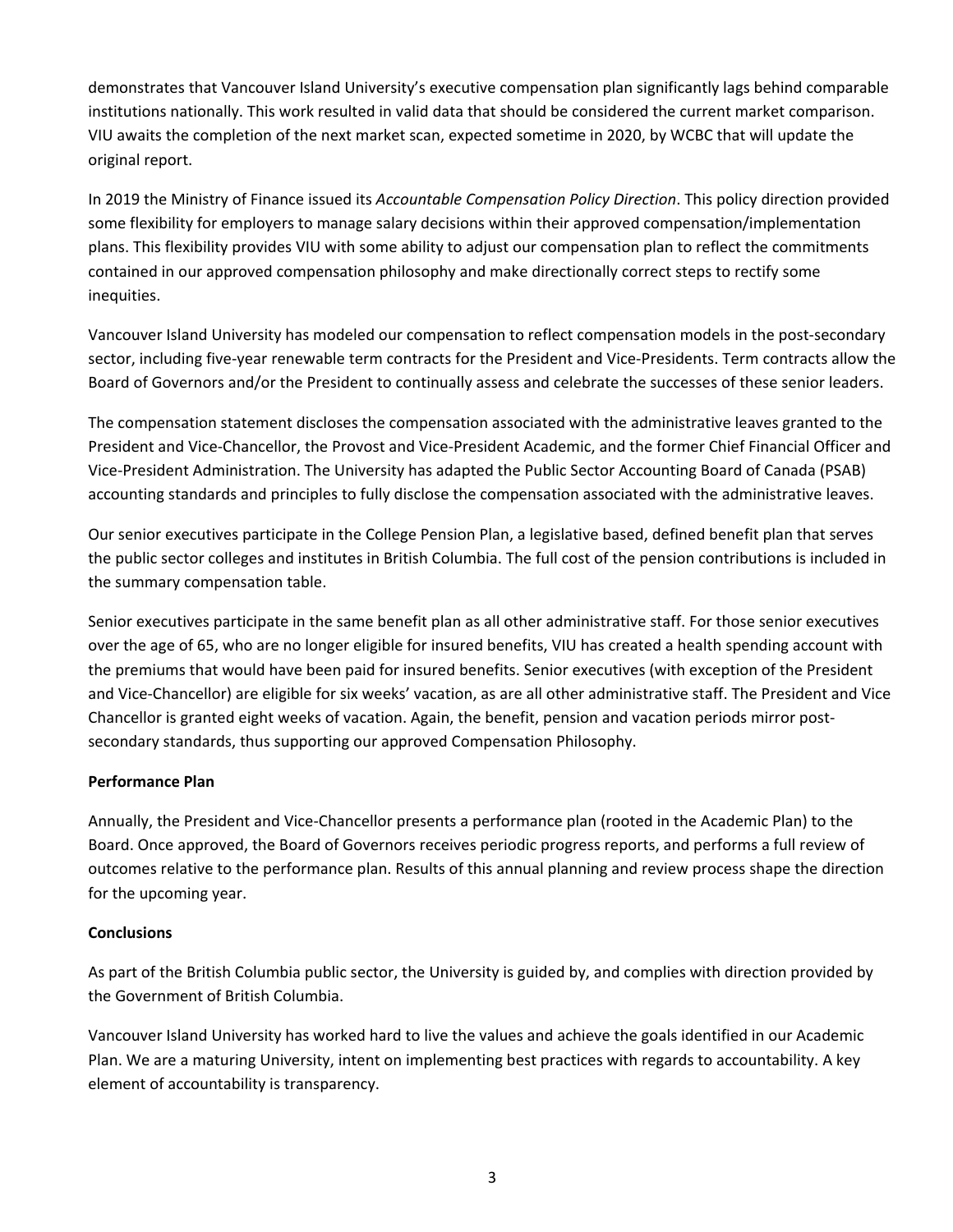## **Vancouver Island University Compensation Philosophy**

### **Overall Objectives**

Our total compensation program is a tool to help us attract and retain highly qualified staff to support Vancouver Island University to be a leader in providing high-quality learning, and to help the University support the well-being of the people of Vancouver Island University and coastal British Columbia by our commitment to student success, community engagement and associated scholarship. Our total compensation program will support the following core values of the University:

**Learning:** we support student success, access to education, appropriate development and use of technologies, collaboration and engagement with communities, development of literacies, communication and exchange of ideas across disciplines and locations, exploration and application of new thought and pursuit of lifelong learning.

**Respect:** we promote respectful engagement and support for internal and external relationships, and are committed to promoting respectful, informed discourse about reciprocity and reconciliation as identified by the Truth and Reconciliation Commission of Canada Calls to Action.

**Discovery:** we promote respectful, ethical, transformative learning and research, scholarship and creative activity by fostering open inquiry that engages learners and supports contributions to knowledge.

**Engagement:** we value respectful on-going cooperation and collaboration that builds relationships with our partners in education, with communities in our region and with colleagues throughout the world.

**Achievement:** we believe in the potential of our community of learners and are committed to promoting the excellence and success of our students, faculty, staff and alumni.

**Diversity:** we value human diversity in all its dimensions and are committed to achieving and ensuring learning and working environments that are equitable, diverse and inclusive.

**Celebration:** we recognise and actively celebrate the achievements of all our students, faculty, staff, alumni and communities we serve.

**Sustainability and Well-being:** we foster sustainability in our institution through progressive sustainable operational practices, promotion of environmental awareness, delivery of supporting pedagogy, and provision for wellness in our employees and students.

### **Guiding Principles**:

Achievement of Goals of the University: Our total compensation program supports and rewards staff who are engaged in supporting the University to achieve its mission, visionary purpose and broad goals and objectives set at the department/business unit level and supporting our objectives of continuous improvement. All excluded staff must effectively contribute to their department/business unit meeting required expectations to receive an increment.

Respect, transparency, and accountability: Our total compensation program respects the contribution of all staff, is fully transparent, and supports differentiation of the roles, responsibilities and accountabilities of our staff.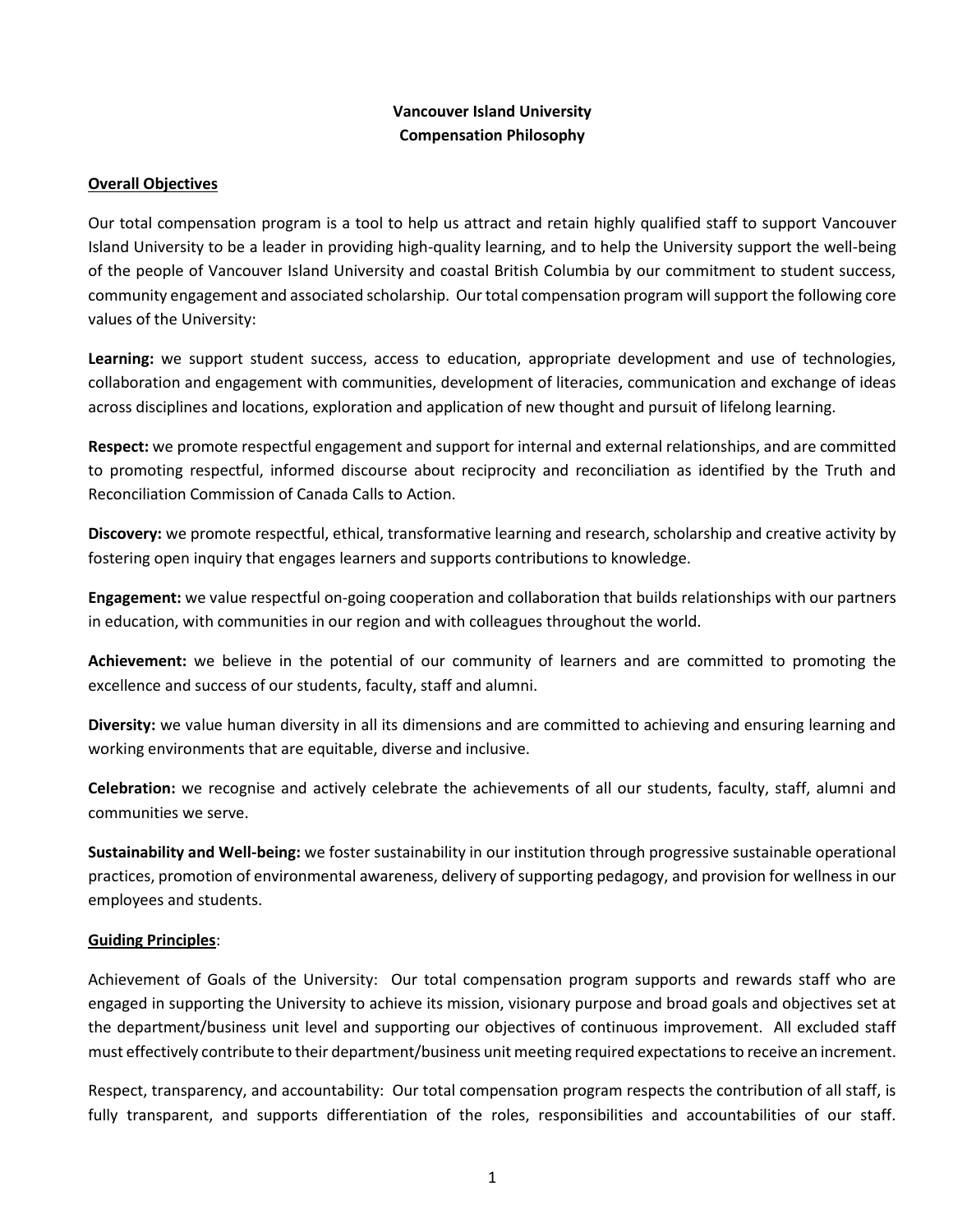Information about the compensation program is fully disclosed and appropriate accountabilities are in place to ensure the best use of scarce financial resources.

### **Role of Total Compensation Elements:**

**Learning, Discovery and Achievement:** Core to our values is support for life-long learning, support for skill development, support for career development, and supporting the excellence and success of our staff.

**Benefits:** Constructed sustainably to support a healthy and well University community. Keeping our community healthy, well and engaged is our priority. We encourage sustainable work practices, and connectivity to our families and our communities. We will provide reasonable insurance for most contingencies of life should our proactive health and wellness initiatives fail.

**Base Salary:** Constructed to attract and retain staff who will deliver on accessible, high quality learning.

Total compensation is also constructed to support internal equity, crucial to support working collaboratively across the institution. Therefore, core to our success will be recognition of the collaborative contributions of individuals and groups to achieving the goals set annually by the University.

### **Comparator Groups:**

For academic leadership positions and select senior administrative positions (senior leadership roles that require previous experience in a post-secondary environment), our comparator group includes similar post-secondary organizations in British Columbia and similar size/mandate universities across Canada. The comparator group includes institutions that we have recruited staff from and lost staff to within the last five years, as well as institutions from which we have attracted qualified candidates, but our employment offers have been declined due to low compensation.

For leadership positions and excluded positions that are not unique to the post-secondary environment and do not require sector-specific experience, the primary comparator group will be the BC Public Sector, with emphasis on the BC Pubic Service.

A listing of the organizations in our comparator groups is contained in Appendix A. The comparator group includes institutions surveyed by Western Compensation and Benefits Consultants as part of the 2016 PSEA- CoSEC project.

### **Target Pay Positioning:**

The mid-point of our total compensation program is targeted at the 55<sup>th</sup> percentile of our comparator group. We note that our locations are small markets (Nanaimo, Duncan, Parksville, and Powell River) which creates recruiting issues related to the availability of employment for co-locating spouses. This is only somewhat mitigated by the positives of the island location and our reputation.

### **Internal Equity:**

Once external market comparative information is assessed, this information will be a factor in determining an appropriate compensation plan that is both market appropriate and supports internal equity. We have a well maintained point factor job evaluation system that also supports internal equity. It is transparent and meets best practices. Internal equity should be benchmarked against the senior academic and select senior administrative leadership positions, as these positions are unique and fundamental to our success as a University.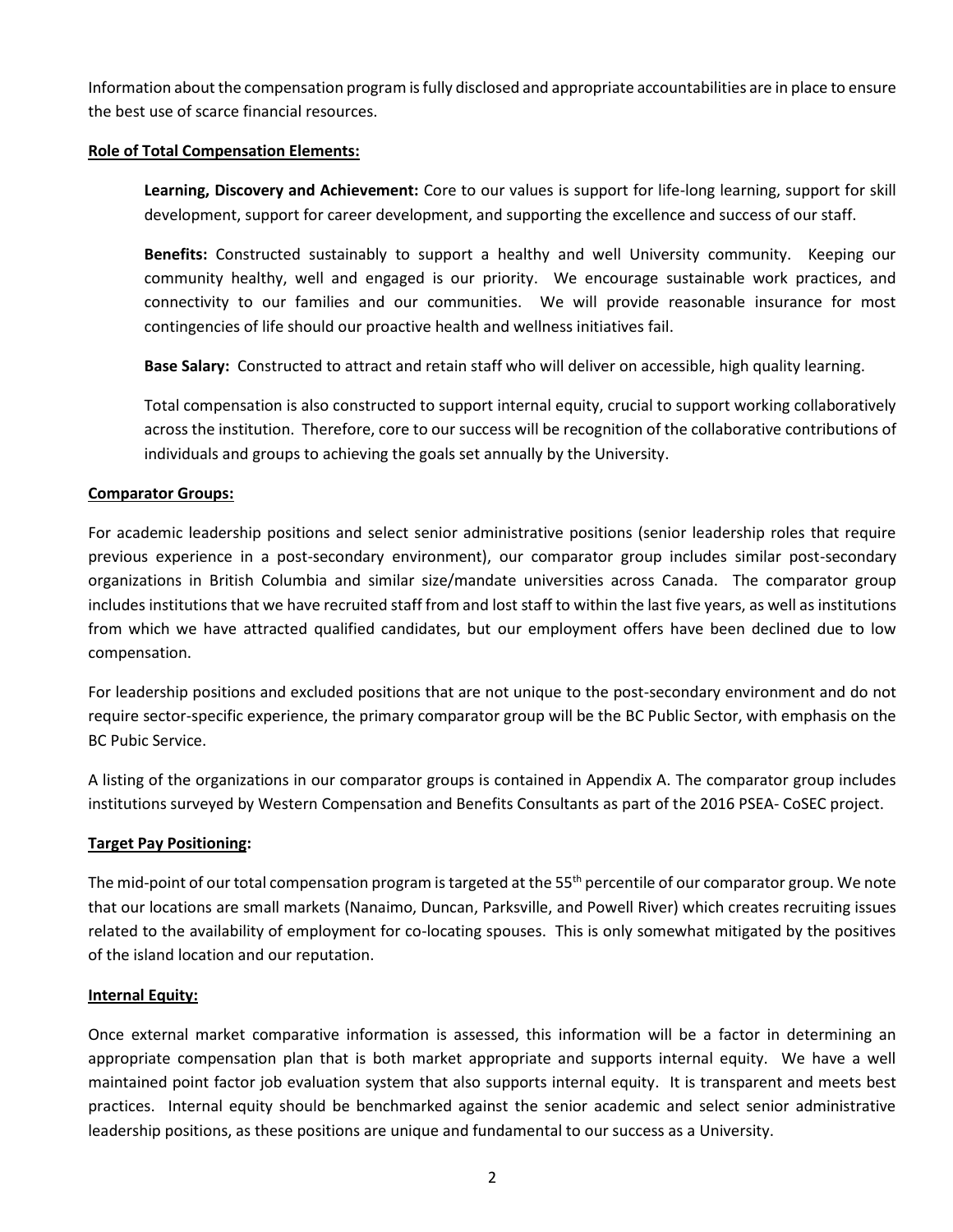### **Sustainability and Accountability:**

Our compensation philosophy is based upon the principles of sustainability and accountability. Sustainability includes supporting the University both through the annual planning/budgeting and financial reporting processes, and through long term institutional wellbeing. The compensation plan is also compliant with legislative and policy directives from third parties, including our funding agencies.

#### **Governance and Administration**

The Board of Governors is responsible for approving our overall compensation philosophy. Senior administrators are responsible for the day-to-day oversight and administration of the program through dedicated program staff.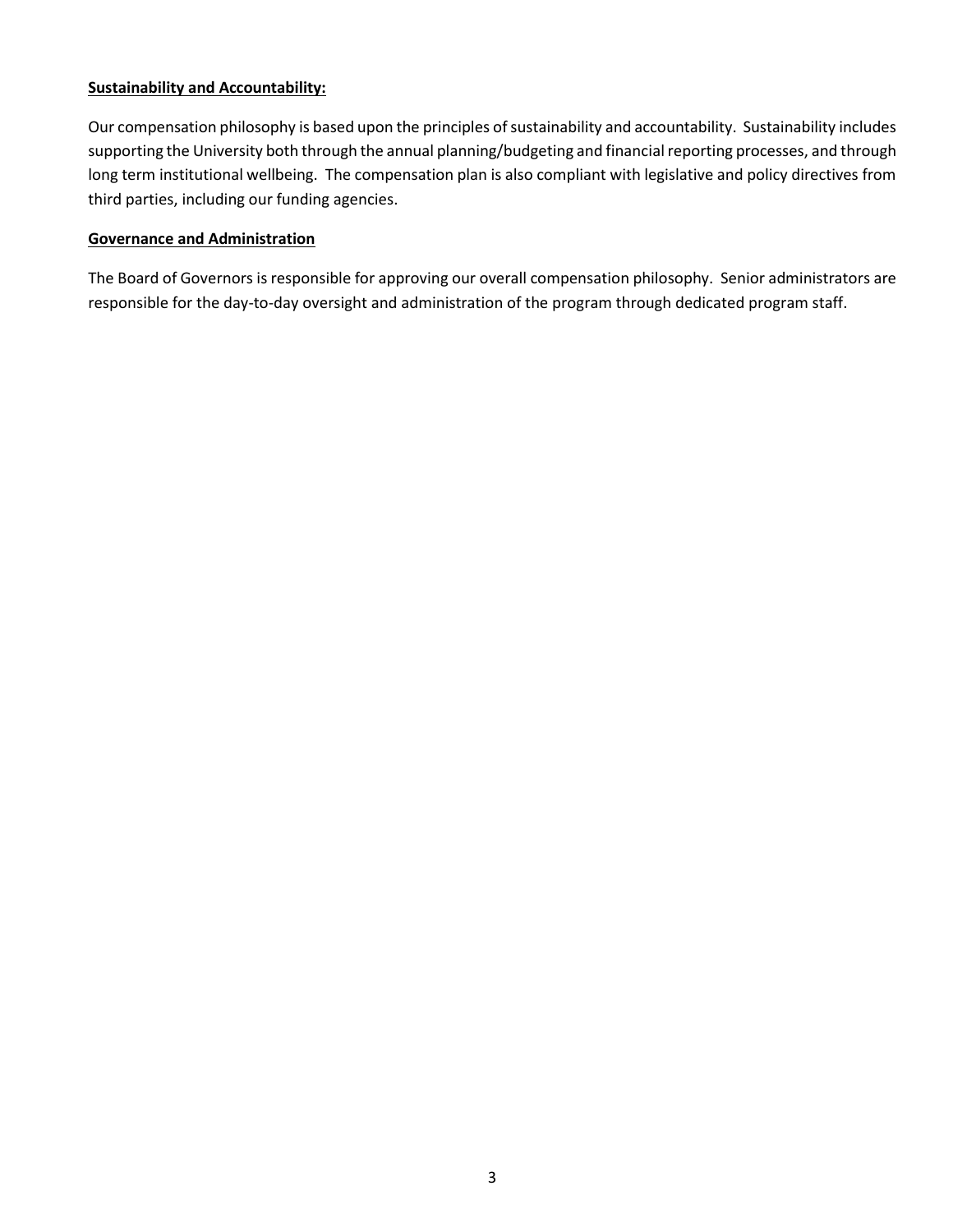### **Appendix A**

#### **Comparator groups:**

#### Academic and Senior Administrative Comparator Group

Athabasca University Kwantlen Polytechnic University Lakehead University MacEwan University Mount Royal University Ryerson University St. Mary's University Thompson River University Trent University University of Lethbridge University of Northern British Columbia University of Ontario Institute of Technology University of Regina University of Waterloo University of Winnipeg University of the Fraser Valley

### Excluded Positions Not Unique to the Post-Secondary Environment

BC Public Sector, with emphasis on the BC Public Service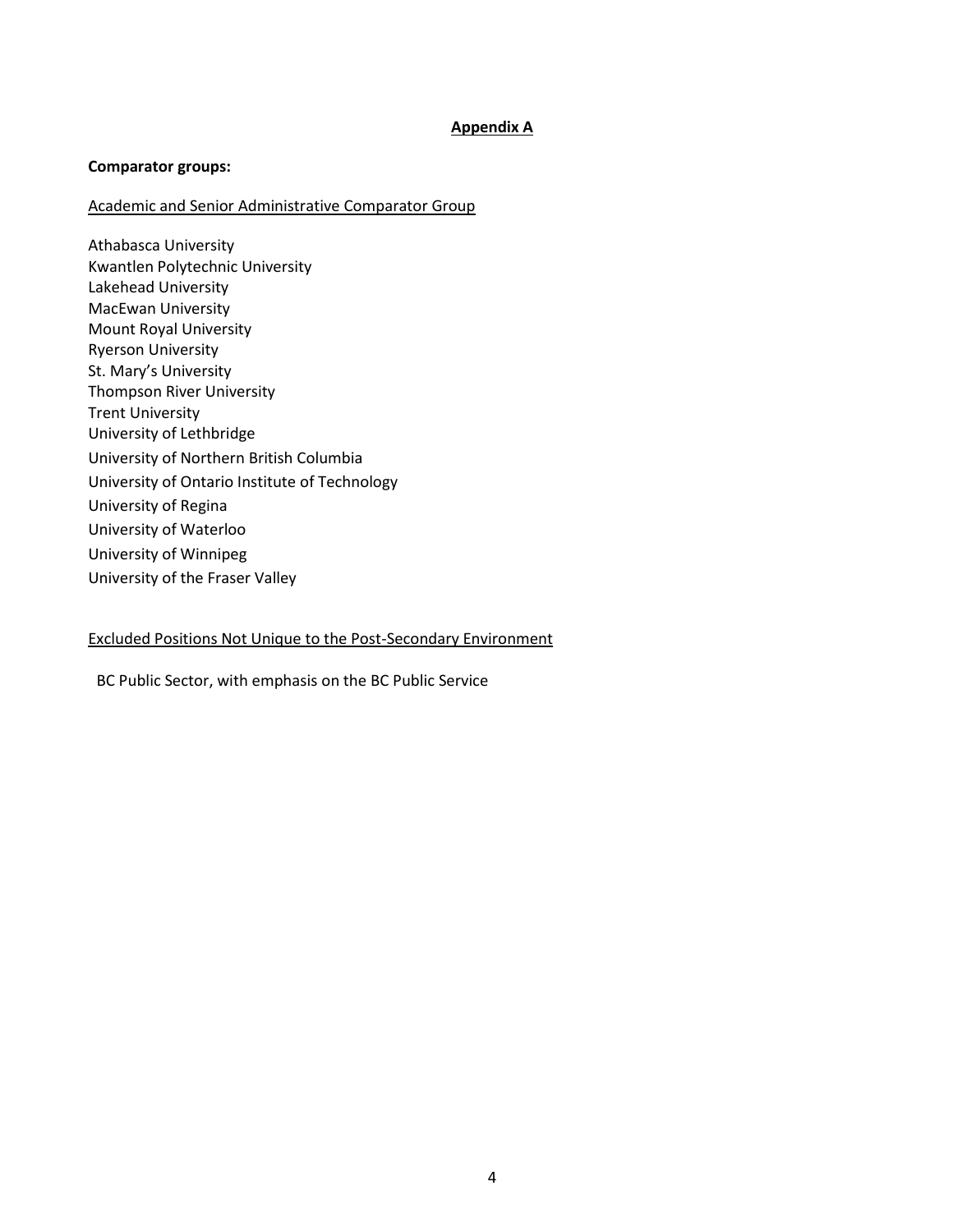### **Summary Compensation Table at 2020**

|                                                                                         |               |                                                          |                 |                |                                                         |                                                  | <b>Previous Two Years Totals</b><br><b>Total Compensation</b> |           |
|-----------------------------------------------------------------------------------------|---------------|----------------------------------------------------------|-----------------|----------------|---------------------------------------------------------|--------------------------------------------------|---------------------------------------------------------------|-----------|
| <b>Name and Position</b>                                                                | <b>Salary</b> | Holdback/Bonus/<br><b>Incentive Plan</b><br>Compensation | <b>Benefits</b> | <b>Pension</b> | <b>All Other</b><br>Compensation<br>(expanded<br>below) | 2019/2020<br><b>Total</b><br><b>Compensation</b> | 2018/2019                                                     | 2017/2018 |
| Deborah Saucier, President and Vice-Chancellor                                          | \$167,425     |                                                          | \$11,848        | \$17,312       |                                                         | \$196,585                                        |                                                               |           |
| Marie Armstrong, University Secretary                                                   | \$162,262     |                                                          | \$9,865         | \$16,778       | \$854                                                   | \$189,759                                        | \$183,902                                                     | \$179,416 |
| Marlene Kowalski, Interim Chief Financial Officer and<br>Vice-President, Administration | \$43,744      |                                                          | \$1,889         |                |                                                         | \$45,633                                         |                                                               |           |
| Shelley Legin, Chief Financial Officer and VP<br>Administration                         | \$162,574     |                                                          | \$8,801         | \$16,810       | \$333,371                                               | \$521,556                                        | \$231,995                                                     | \$206,494 |
| William Litchfield, Associate Vice-President, University<br>Relations                   | \$160,627     |                                                          | \$10,394        | \$16,609       | \$2,429                                                 | \$190,059                                        | \$172,373                                                     | \$166,091 |
| Ralph Nilson, Past President                                                            | \$102,287     |                                                          | \$7,229         | \$23,551       | \$135,428                                               | \$268,495                                        | \$257,665                                                     | \$252,485 |
| Carol Stuart, Provost and Vice-President, Academic                                      | \$200,695     |                                                          | \$10,643        | \$20,752       | \$2,245                                                 | \$234,335                                        | \$213,330                                                     |           |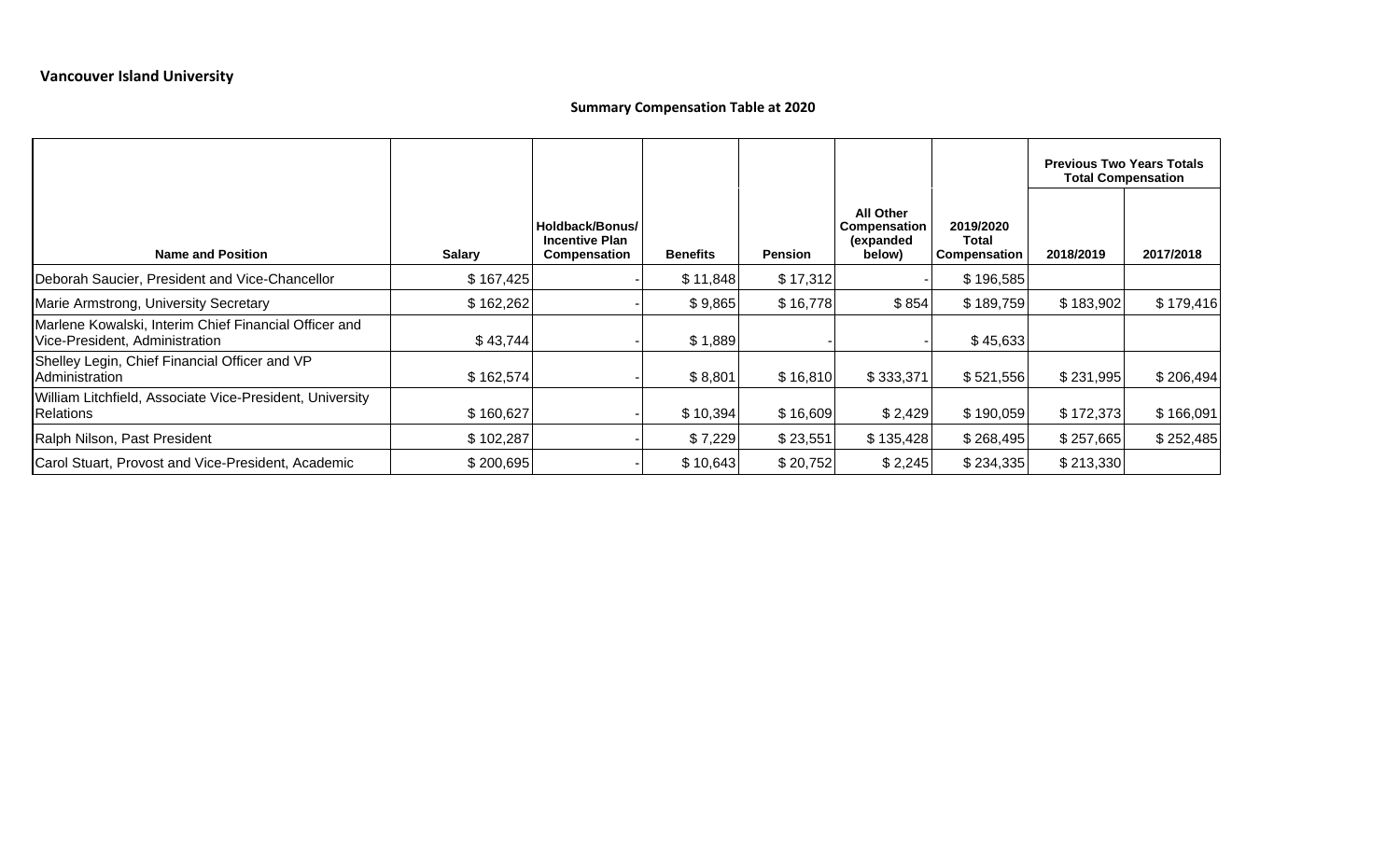### **Summary Other Compensation Table at 2020**

| <b>Name and Position</b>                                                                | <b>All Other</b><br><b>Compensation</b> | Severance | <b>Vacation</b><br>Payout | <b>Paid Leave</b> | Vehicle /<br>Transportation<br><b>Allowance</b> | Perquisites /<br><b>Other</b><br><b>Allowances</b> | Other    |
|-----------------------------------------------------------------------------------------|-----------------------------------------|-----------|---------------------------|-------------------|-------------------------------------------------|----------------------------------------------------|----------|
| Deborah Saucier, President and Vice-Chancellor                                          |                                         |           |                           |                   |                                                 |                                                    |          |
| Marie Armstrong, University Secretary                                                   | \$854                                   |           | \$854                     |                   |                                                 |                                                    |          |
| Marlene Kowalski, Interim Chief Financial Officer and<br>Vice-President, Administration |                                         |           |                           |                   |                                                 |                                                    |          |
| Shelley Legin, Chief Financial Officer and VP<br>Administration                         | \$333,371                               | \$318,372 | \$11,548                  |                   | \$3,451                                         |                                                    |          |
| William Litchfield, Associate Vice-President, University<br><b>Relations</b>            | \$2,429                                 |           |                           |                   | \$2,429                                         |                                                    |          |
| Ralph Nilson, Past President                                                            | \$135,428                               |           | \$899                     | \$104,534         | \$1,727                                         |                                                    | \$28,268 |
| Carol Stuart, Provost and Vice-President, Academic                                      | \$2,245                                 |           |                           |                   | \$2,245                                         |                                                    |          |